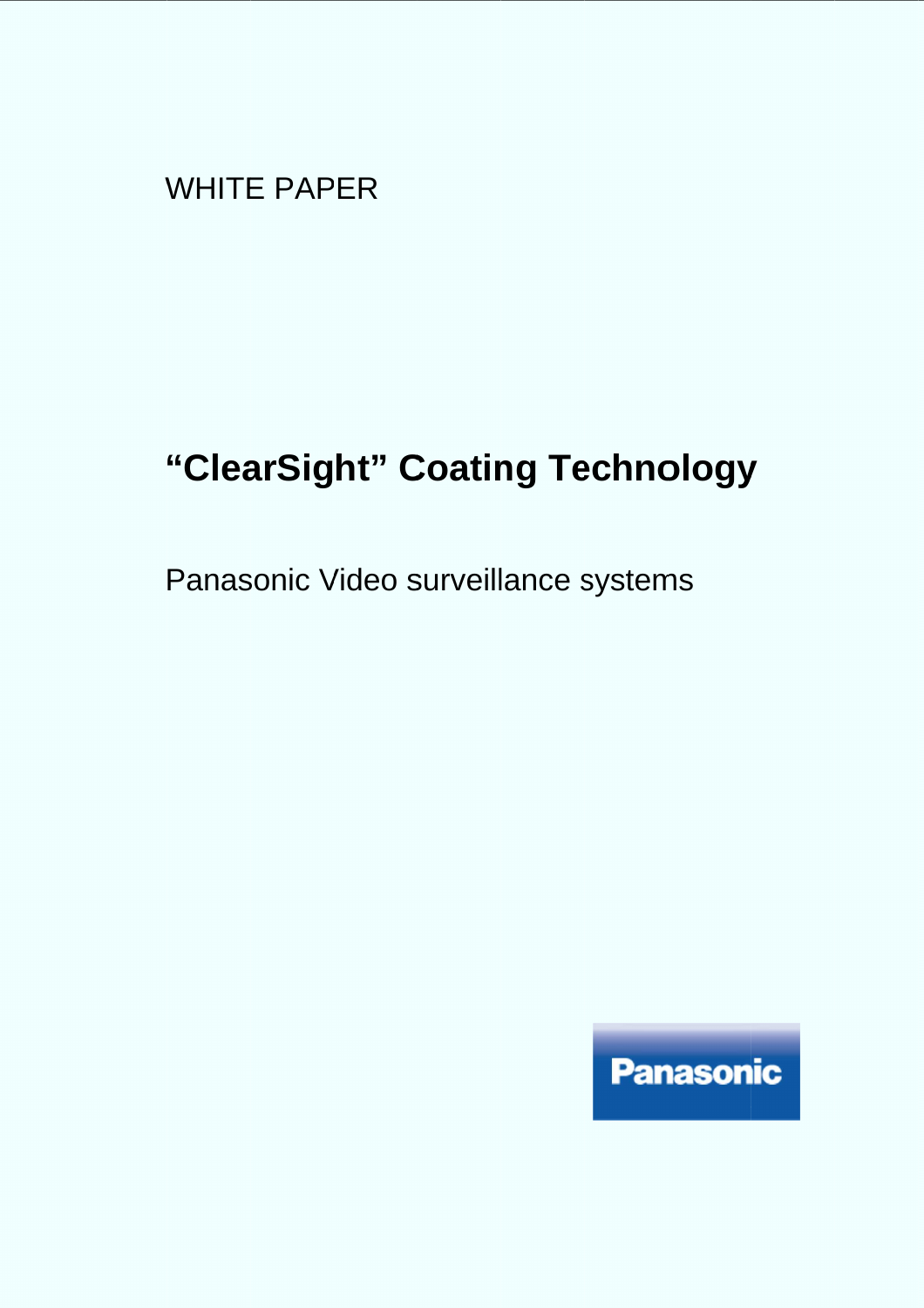### **Table of contents**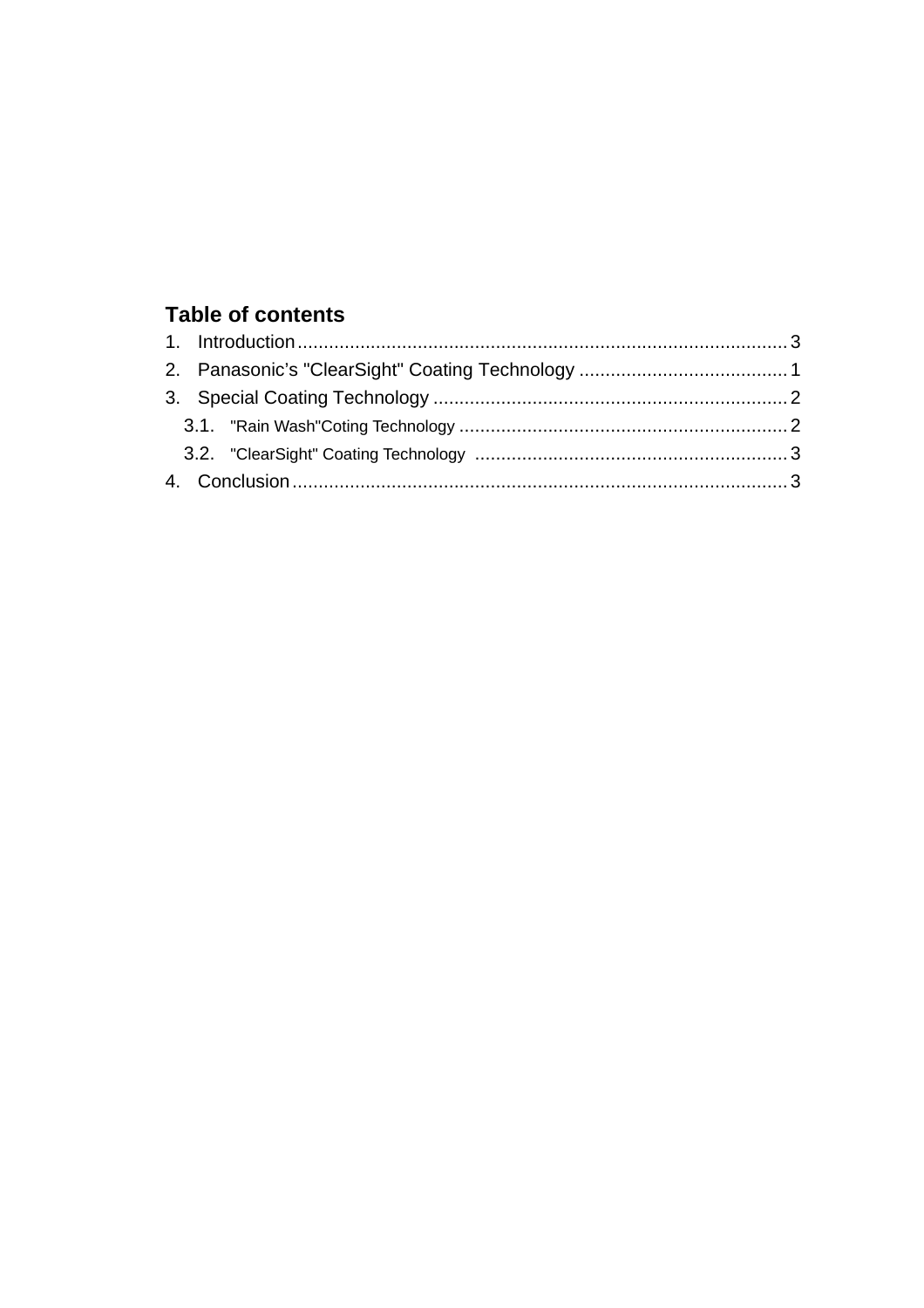### **1. Introduction**

Outdoor surveillance is needed nowadays in a variety of locations primarily urban venues - such as railways, airports, roads, and ports. Cameras for this kind of surveillance are gaining higher resolution along with changing from analog to IP types.

However, even while cameras are gaining higher resolution, poorer visibility of the images they record has become an issue. These issues arise when vital images cannot be made out due to external factors such lens covers becoming dirty due to rain, water, and dust in outdoor surveillance environments.

Panasonic has developed its new original "ClearSight" Coating technology in order to overcome this kind of issue. The company has introduced new H.265 outdoor PTZ cameras, outdoor dome cameras, and outdoor box cameras equipped with lens covers that utilize this coating technology, providing monitoring environments with greater visibility.

### **2. Panasonic's "ClearSight" Coating Technology**

Panasonic developed its Rain-Wash Coating technology to tackle the issues of reduced visibility due to rainfall, dirt, etc. It has been employed on H.264 outdoor PTZ cameras to achieve environments with both good visibility and resistance to dirtying. With this technology, stable outdoor surveillance can be provided and maintenance costs for lens cover cleaning minimized. However, there is room for improvement as described below in the areas of installation work and maintenance.

(Ease of installation and maintenance)

- ① Film strength is poor, and Rain Wash Coating comes off when wiped with a cloth, etc. Fingerprints and dirt adhere to a dome if accidentally touched, and that cannot be dealt with by means such as wiping with a cloth.
- ② Similarly, protective sheets cannot be used on domes due to film peeling, and a dedicated non-contact hard cover is required.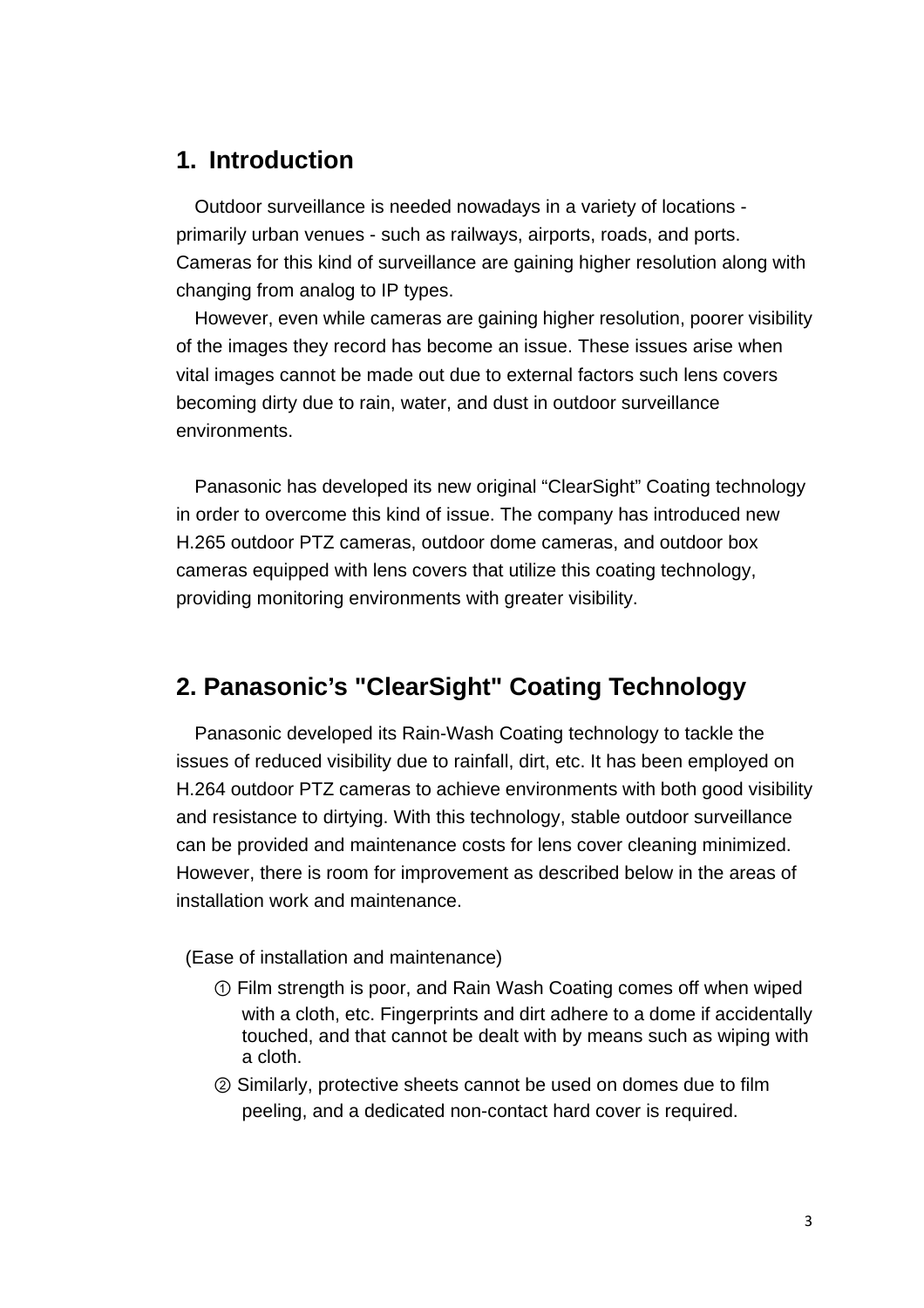In order to overcome those issues, Panasonic has developed In order to overcome those issues, Panasonic has developed advance<br>coating technologies and introduced cameras that are easy install and maintain.

## **3. Special Coating Special Coating Technology Technology**

#### **3.1 Rain Rain-Wash Coating Wash Coating**

• Panasonic's Rain-Wash Coating, developed as a proprietary technology, has "water droplet formation reduction" and "self cleaning" effects as has "water droplet formation reduction" and "self cleaning" effects<br>shown in the diagram. Thanks to these features, good visibility an resistance to dirtying in rain is achieved. This enables high-resolution surveillance in outdoor environments. introduced cameras that are easy install and<br> **| Technology**<br>
t**ing**<br>
n Coating, developed as a proprietary technology,<br>
ation reduction" and "self cleaning" effects as<br>
Thanks to these features, good visibility and cameras that are easy install and<br>**Ology**<br>developed as a proprietary technolo<br>ction" and "self cleaning" effects as<br>these features, good visibility and<br>nieved. This enables high-resolution



This coating technology is also applied to IR LED models. As shown below, This coating technology is also applied to IR LED models. As shown below<br>the impact of reflection from IR projection is reduced even in IR projection environments in rainfall, enabling stable surveillance. in rainfall, enabling stable surveillance.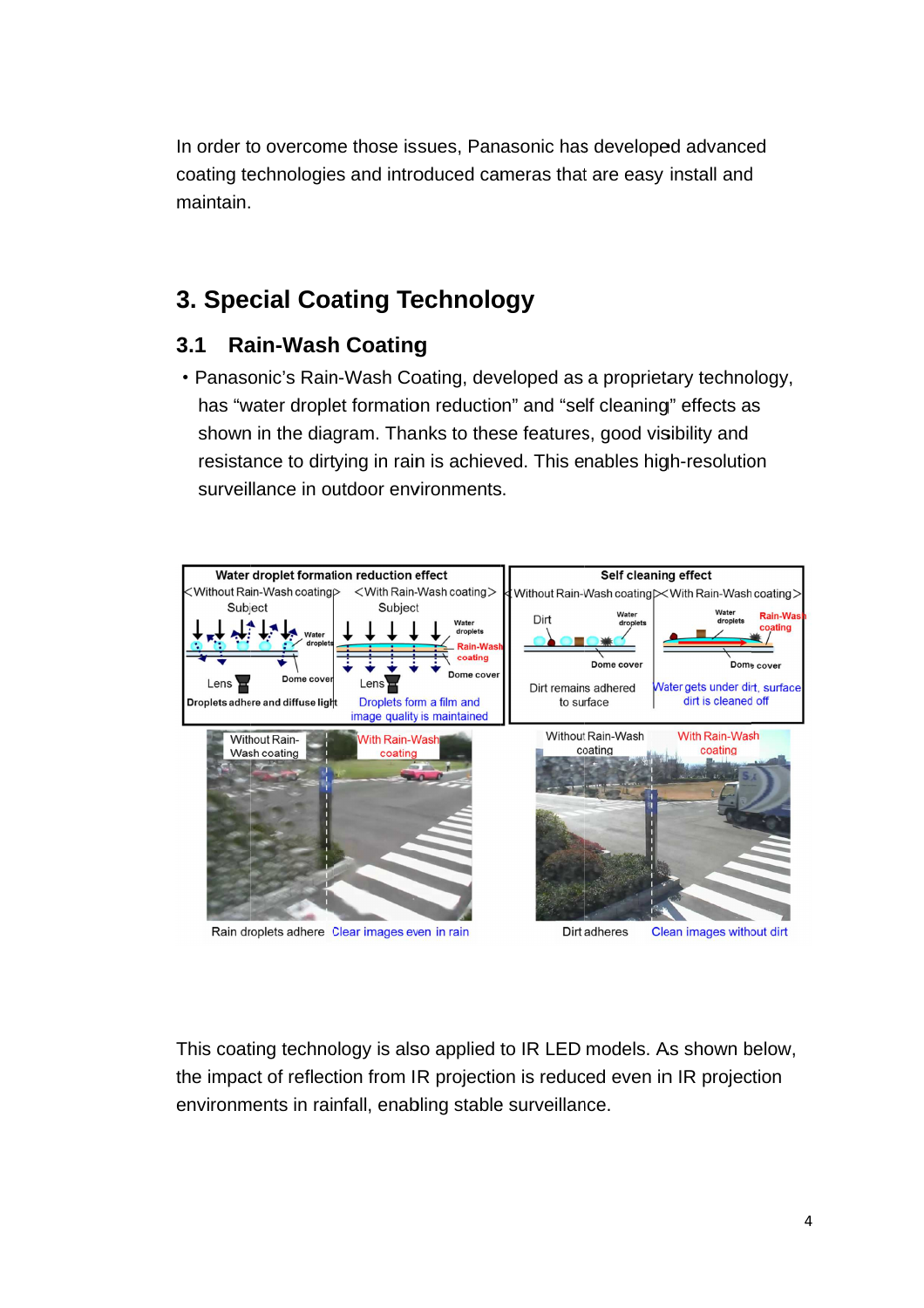#### (Without coating)

Daytime



Adhesion of rain droplets

**Nighttime** IR projection



Light is reflected off rain droplets, and images cannot be made out. (With coating)



Image quality with little impact from droplets



Impact from water droplets mpact from water droplets so clear images can be obtained.

### **3.2 "ClearSight" coating "ClearSight" coating3.2 coating**

In order to improve film strength, which was an issue with Rain Wash Coating, the new "ClearSight" Coating was established and<br>handling, and installation were improved.<br>• Change in coating material handling, and installation were improved. In order to improve film strength, which was an issue with Rain Wash Coar<br>the new "ClearSight" Coating was established and ease of maintenance,<br>handling, and installation were improved.<br>• Change in coating material<br>• Incre rder to improve film strength, which was an issue with Rain Wash Coa<br>new "ClearSight" Coating was established and ease of maintenance,

- ・Change in coating material
- 

Ensuring coating quality (uniform coating and prevention of unevenness) Ensuring coating quality (uniform coating and prevention of unevenness)<br>becomes more difficult with increased film thickness, but coating quality is ensured by establishing an original coating method. ase of maintenance,<br>
o dome substrate<br>
ntion of unevenness)<br>
, but coating quality is<br>
can be wiped off with a<br>
ched during installation or

With this coating technology, fingerprints and dirt can be wiped off with a With this coating technology, fingerprints and dirt can be wiped off<br>wet sponge even if the lens cover is accidentally touched during insta maintenance and fingerprints or dirt adhere to the lens cover. The cover can<br>also be washed with a neutral detergent. In this way, the issues with also be washed with a neutral detergent. In this way, the issues with Rain-Wash Coating are overcome. ensured by establishing an original coating method.<br>With this coating technology, fingerprints and dirt can be wiped off with a<br>wet sponge even if the lens cover is accidentally touched during installation o<br>maintenance an Without coating)<br>
Maylime<br>
Adhesion of rain droplets<br>
Image quality with little<br>
Image quality with little<br>
In projection<br>
IIghttime<br>
IR projection<br>
IIghttime<br>
IR projection<br>
3.2 "ClearSight" Coating<br>
In order to improve f cover is accidentally touched during installation Adhesion of rain droplets<br>
Image quality with little impact from<br>
droplets<br>
Nighttime<br>
IR projection<br>
Light is reflected off rain droplets,<br>
Impact from water droplets is small,<br>
and images cannot be made out.<br>
So clear im

Moreover, protective sheets can be used in the same way as with ordinary models, improving ease of handling and installation. (Can be handled same way as ordinary models.) Wash Coating are overcome.<br>reover, protective sheets can be used in the same way a<br>ls, improving ease of handling and installation. (Can be<br>way as ordinary models.) ed in the same way as with ordinary<br>installation. (Can be handled in the